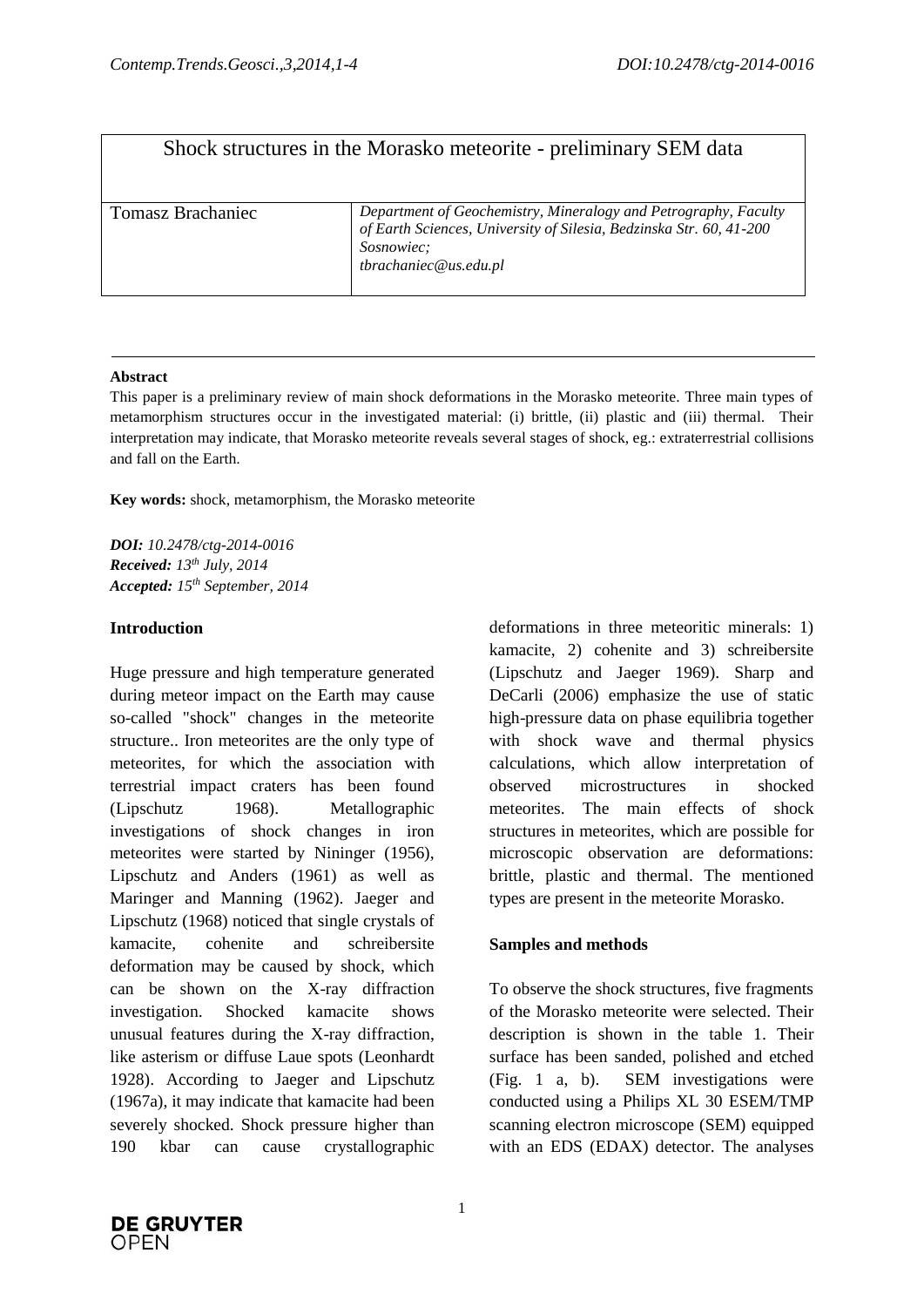were carried out at the Faculty of Earth Sciences, University of Silesia, Sosnowiec.

#### **Results and discussion**

The optical observations show, that the investigated material was strongly shocked (Fig. 1 c). The characteristic feature is the presence of crushed crystals of cohenite and schreibersite grains. Cohenite and schreibersite occur as large crystals and veins. During the SEM observations a three types of shock deformation were noted: brittle, plastic and thermal. Nevertheless, it seems that the plastic deformation prevails over brittle structures. This is probably caused by plastic properties of the metal (Jastrzębska 2009). Brittle deformations are slots on the phases contact and sometimes have a brecciated form. They mainly occur in the kamacite (Fig. 1 d). Their formation were done at extremely low temperatures (in the case of iron temperature is about -190  $^{\circ}$ C), so it may prove that a collision in the space occured. Meteorites, which have these deformation easily may be disintegrated during impact (Semenenko and Tertichnaya 1996).



**Fig.1. a, b)** Two of the investigated Morasko meteorite fragments M1 and M2, scale bar is 1 cm; **c)** strongly shocked surface of meteorite sample M2, scale bar is 0.5 cm; **d)** crushed schreibersite grain in sample M2, scale bar is 20 μm, BSE image; **e)** abnormal course of Neumann lines in sample M4, scale bar is 100 μm, BSE image; **f)** recrystallized kamacite in sample M4, scale bar is 50 μm, BSE image.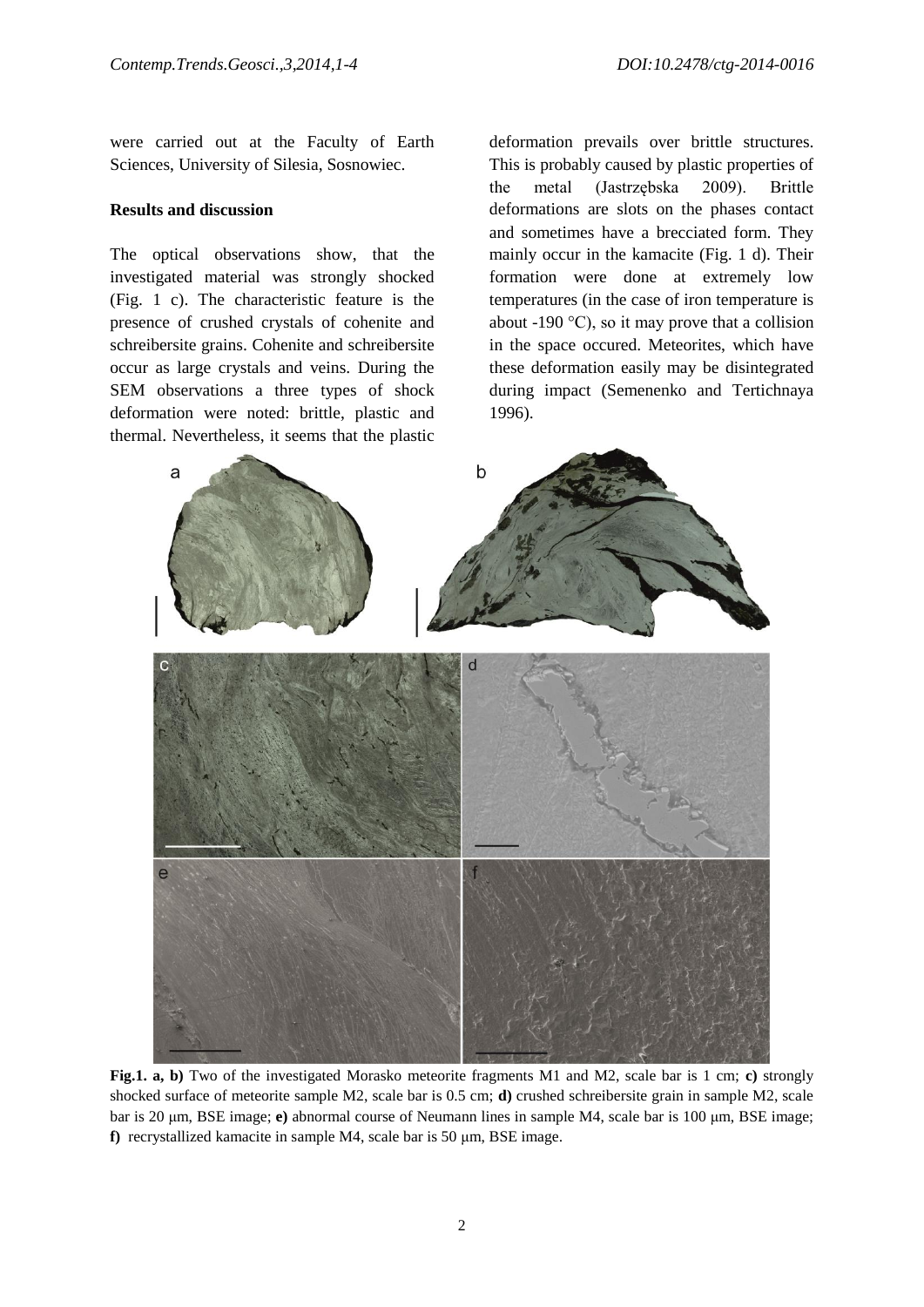| Meteorite | Sample number  | Type of sample | <b>Mass</b>      |
|-----------|----------------|----------------|------------------|
| Morasko   | M1             | End-piece      | $37.61\text{ g}$ |
|           | M <sub>2</sub> | End-piece      | 127.3 g          |
|           | M <sub>3</sub> | End-piece      | 78.71 g          |
|           | M4             | End-piece      | 37.6 g           |
|           | M5             | End-piece      | 47.88 g          |

**Tab.1.** Investigated fragments of Morasko meteorite.

Plastic deformation is a plain structure and Neumann lines (Fig. 1e), which arise into kamacite, as a result of rapidly short-term pressure. In the studied meteorites, one of the characteristic features are deep Neumann lines, which in some areas form a complex of many systems. These lines break down at the grain boundaries.

Thermal changes usually blur or completely remove pressure evidences, causing partial or complete recrystallization of kamacite (Fig. 2 f). This phenomenon can affect the whole body of the meteorite or only its outer zones, heated during the flight through the atmosphere (Jastrzębska 2009).

#### **Summary**

Morasko meteorite has a clear signs of strong shock. Genesis of this extraterrestrial body seems to be related with collisions in space and during fall on the Earth's surface. Jaeger and Lipschutz (1967b) claimed that for most of the shock effects in iron meteorites was responsible individual collisions between asteroids, which was  $650 \pm 60$  million years ago, while occurence of several Morasko craters confirms a huge energy librated during impact. Recreating the exact history of the Morasko meteorite thus requires further detailed studies.

#### **Acknowledgements**

The author thanks Łukasz Smuła for providing material, Marcin Cimała for cutting the

meteorites and dr Eligiusz Szełęg for making a photo of meteorites using in fig. 1 a, b.

#### **References**

- Jaeger R. R., Lipschutz M. E. (1967a) The pressure history of some iron meteorites. Nature 213: 975-977.
- Jaeger R. R., Lipschutz M. E. (1967b) Implication of shock effects in iron meteorites. Geochimica et Cosmochimica Acta 31: 1811-1832.
- Jaeger R. R., Lipschutz M. E. (1968) X-Ray diffraction of kamacite from iron meteorites. Geochimica et Cosmochimica Acta 32: 773-779.
- Jastrzębska A. (2009) Zmiany szokowe w meteorytach żelaznych na przykładzie meteorytów Morasko i Jankowo Dolne. Acta Societatis Metheoriticae Polonorum 1: 38-43.
- Maringer, R. E., Manning, G. K. (1962) Some observations on deformation and thermal alterations in meteoritic iron. [In:] Researches on Meteorites (ed. C.B. Moore). John Wiley & Sons, New York, 123-144.
- Leonhardt J. (1928) Die morphologischen und strukturellen Verhaltnisse der Meteoreisen. Zeitschrift für Kristallographie 66: 449- 449.
- Lipschutz M. E. (1968) Shock effects in iron meteorites: a review. [In:] Shock Metamorphism of Natural Materials (ed. B.M. French, N.M. Short). Mono, Baltimore, 571-583.